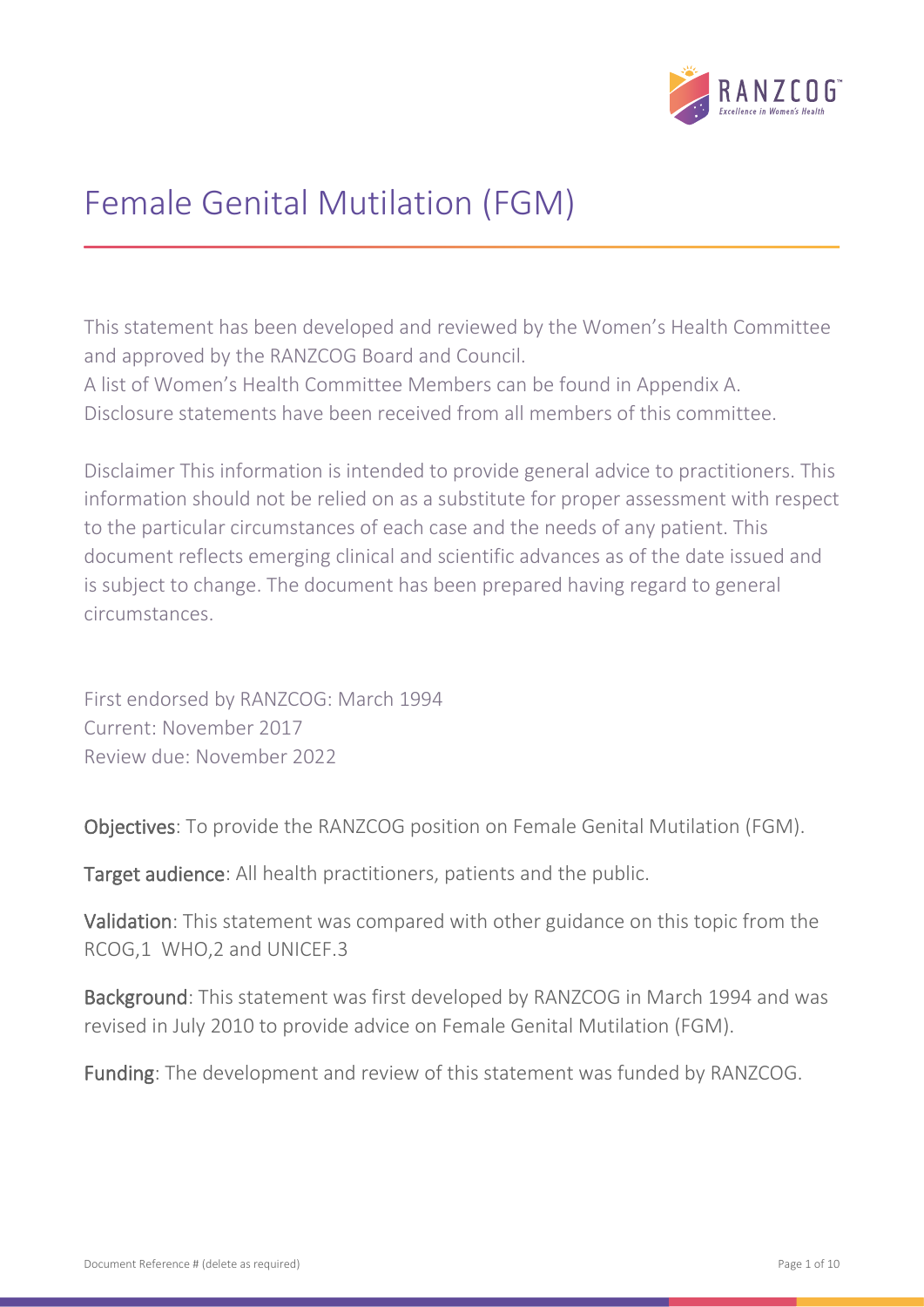

# Contents

| 1.  |  |  |  |  |  |  |
|-----|--|--|--|--|--|--|
| 2.  |  |  |  |  |  |  |
| 3.  |  |  |  |  |  |  |
| 4.  |  |  |  |  |  |  |
| 5.  |  |  |  |  |  |  |
| 6.  |  |  |  |  |  |  |
| 7.  |  |  |  |  |  |  |
| 8.  |  |  |  |  |  |  |
| 9.  |  |  |  |  |  |  |
| 10. |  |  |  |  |  |  |
| 11. |  |  |  |  |  |  |
| 12. |  |  |  |  |  |  |
| 13. |  |  |  |  |  |  |
| 14. |  |  |  |  |  |  |
|     |  |  |  |  |  |  |
|     |  |  |  |  |  |  |
|     |  |  |  |  |  |  |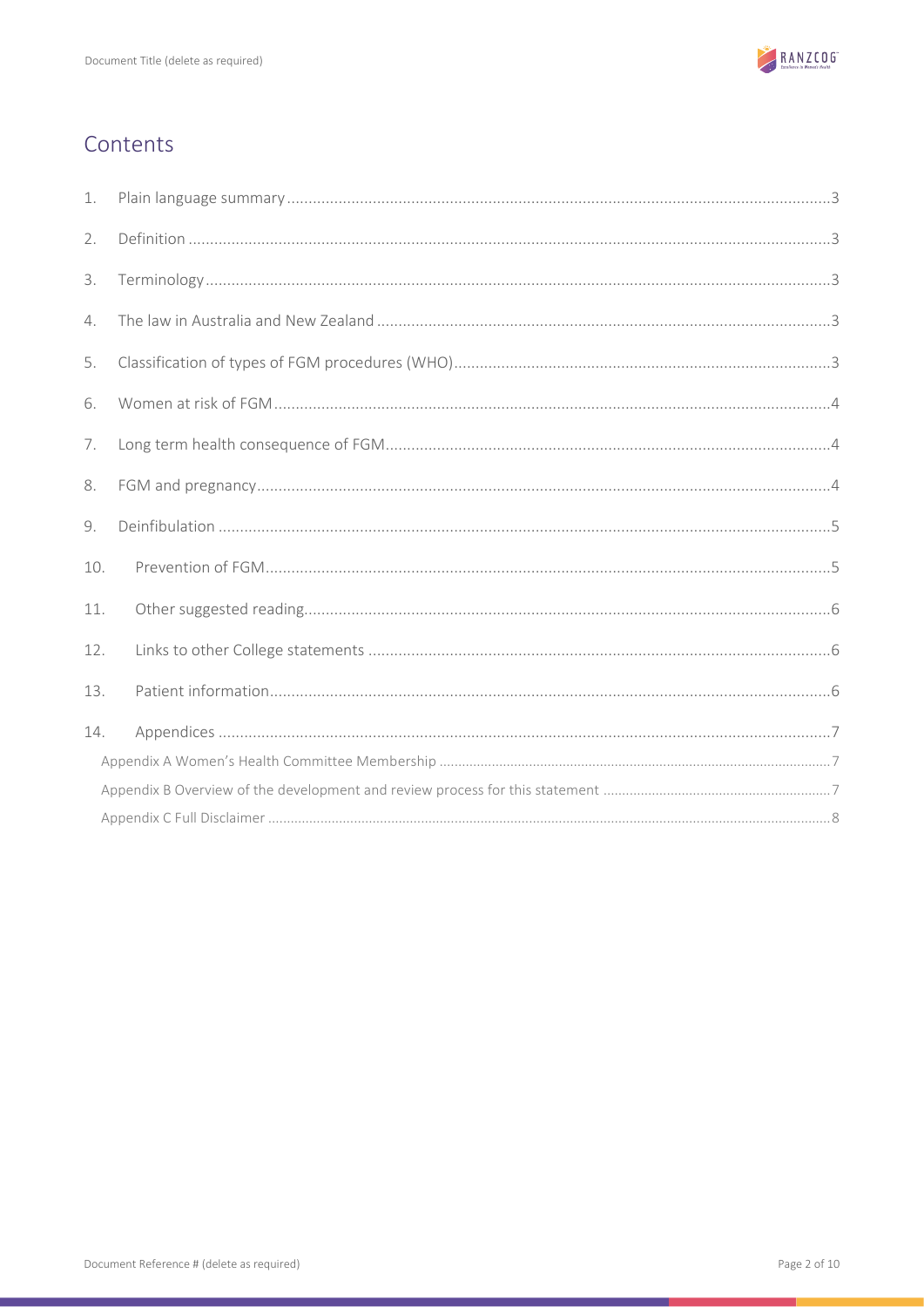

### <span id="page-2-0"></span>1. Plain language summary

Female genital mutilation (FGM) is the practice of injuring or removing part or all of the labia, clitoris, and other parts of the female genitals for reasons that are not part of medical treatment. RANZCOG condemns the practice of any form of FGM because these practices violate the human rights of girls and women. Doctors, nurses, and others are asked to be aware of women and girls who are at risk of FGM, and these procedures are illegal in Australia and New Zealand.

It is important to explain the fact that FGM is illegal in Australia and New Zealand to women and their families, especially those with daughters. Measures that aim to prevent FGM, such as community education, information and support, are available. Health care workers who are concerned that a child may be at risk of, or has undergone, FGM have legal obligations to report this.

# <span id="page-2-1"></span>2. Definition

### <span id="page-2-2"></span>3. Terminology

The term "mutilation" is problematic when dealing with women who have undergone this procedure. Alternative terminology such as "cutting" or "circumcision" will usually be more appropriate when engaging with communities that perform this practice. The term "infibulation" is used to describe FGM type 3 (see Classification below). "Deinfibulation" is the surgical procedure to restore the vaginal introitus in a woman who has previously undergone type 3 FGM.

### <span id="page-2-3"></span>4. The law in Australia and New Zealand

Female genital mutilation is prohibited by specific legislation in all States, Territories of Australia and in New Zealand. Moreover, there are provisions for mandatory reporting of children at risk.

Such legislation has been introduced because of the harmful effects of FGM. It must not be performed in any form by doctors, midwives, nurses or any other persons regardless of the apparent persuasiveness of any individual case. Legislation also specifically prohibits providing any assistance with procuring or facilitating the performance of FGM whether within Australia/NZ or overseas where the female being subjected to FGM is an Australian/NZ citizen or permanent resident.

# <span id="page-2-4"></span>5. Classification of types of FGM procedures (WHO)

| Type           | Definition                                                                                                                                                                                          |
|----------------|-----------------------------------------------------------------------------------------------------------------------------------------------------------------------------------------------------|
| 1              | Partial or total removal of the clitoris and/or the prepuce (clitoridectomy)                                                                                                                        |
| $\overline{2}$ | Partial or total removal of the clitoris and the labia minora, with or without excision of the<br>labia majora (excision)                                                                           |
| 3              | Narrowing of the vaginal orifice with creation of a covering seal by cutting and appositioning<br>the labia minora and/or the labia majora, with or without excision of the clitoris (infibulation) |
| $\overline{4}$ | All other harmful procedures to the female genitalia for non-medical purposes, e.g. pricking,<br>piercing, a incising, scraping and cauterising                                                     |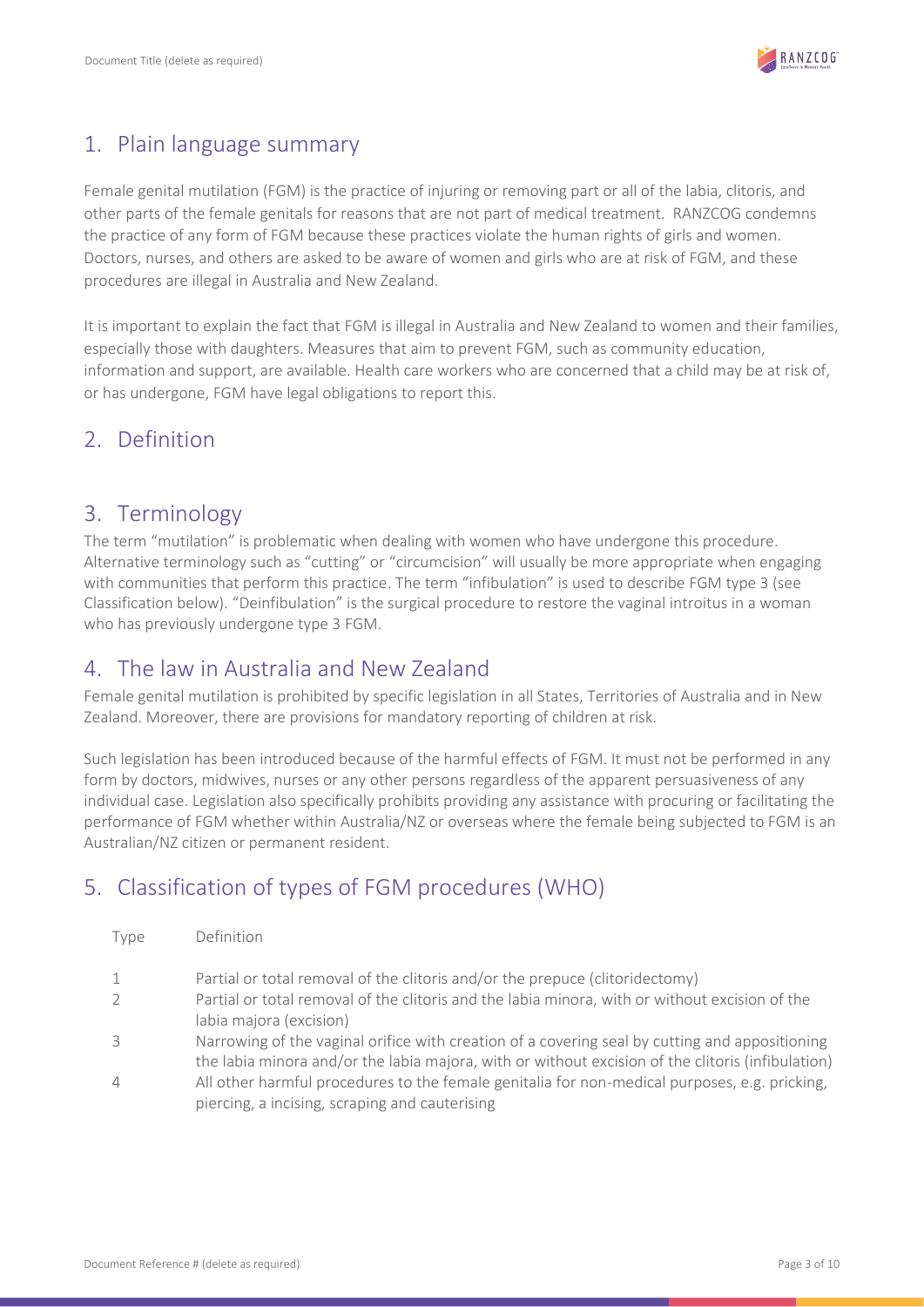

# <span id="page-3-0"></span>6. Women at risk of FGM

Clinicians should be aware of the countries where FGM is commonly performed. The strongest risk factor for a woman to have undergone FGM is her country of origin, and specifically where she spent her childhood years. FGM is most commonly performed in parts of Africa (especially north-eastern Africa), with migrants from Somalia, Sudan, Ethiopa, and Egypt comprising the majority of affected women seen in Australia and NZ. In Sudan and Somalia more than 80% of women have undergone FGM (mostly Type 3). It is, however, also practised in a few populations in the Middle East and Asia.

# <span id="page-3-1"></span>7. Long term health consequence of FGM

Clinicians in Australia and NZ are unlikely to be called upon to deal with the immediate complications associated with FGM, given that this procedure is illegal in all jurisdictions of both countries. There are many long term negative health consequences associated with FGM as listed below (WHO 2008). There are no known positive health benefits associated with FGM.

Potential gynaecological consequences of FGM include:

- Impaired sexual function: apareunia, dyspareunia, anorgasmia, reduced sexual pleasure
- Urinary tract: recurrent urinary tract infections, prolonged voiding time, difficulty obtaining a midstream urine specimen for analysis
- Recurrent vaginal infections, infertility
- Menstrual problems: haematocolpos, retained menstrual clots, dysmenorrhoea
- Local scar complications: keloid, dermal cysts
- Local pain: chronic neuropathic pain
- Difficulty with minor gynaecological procedures: eg Pap smear, bladder catheterisation
- Psychological: post-traumatic stress disorder, anxiety, and depression

Women presenting with health issues related to FGM should be provided with culturally responsive, nonjudgemental health care. It is important for clinicians to demonstrate knowledge and respect. Considering the potential psychological sequelae of FGM, healthcare provision should be holistic with referral for psychological support and counselling where appropriate.

### <span id="page-3-2"></span>8. FGM and pregnancy

The identification of women who have undergone FGM is an essential part of antenatal care. Identification enables appropriate discussion of antenatal care and management of labour. If needed, antenatal deinfibulation should be offered. Examination findings (including diagrams if appropriate) and management plan should be carefully documented in the patient record in order to reduce the need for unnecessary repeat examinations.

The intrapartum issues related to FGM are directly correlated to the degree of narrowing and scarring of the vaginal introitus. FGM would generally not be an indication for delivery by caesarean section.

Potential pregnancy associated consequences of FGM include:

- difficulty with vaginal examination in pregnancy and labour
- difficulty with intrapartum procedures (eg amniotomy, placement of a fetal scalp electrode)
- difficulty with urethral catheterisation if required
- increased likelihood of severe perineal trauma and vaginal laceration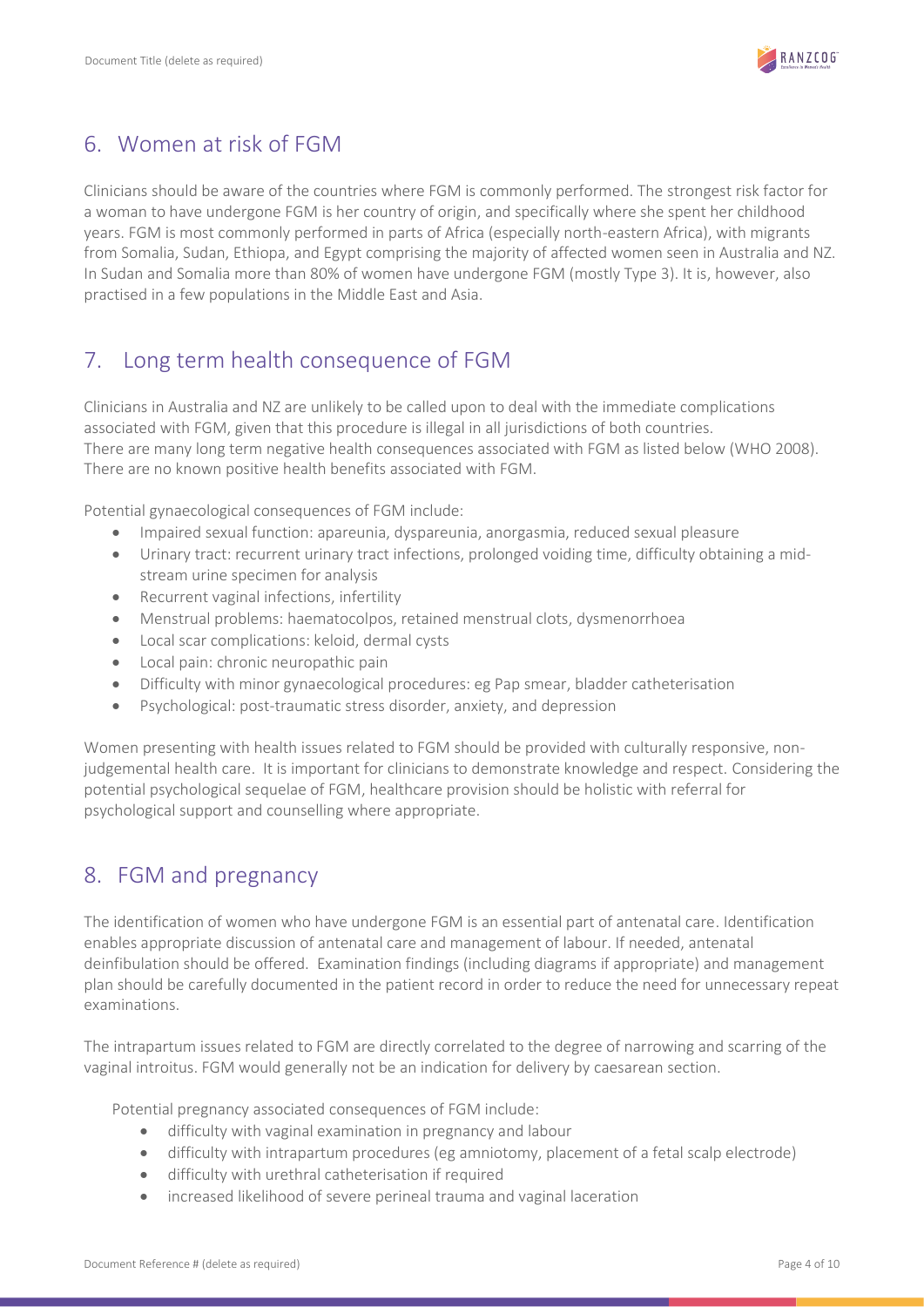

- increased likelihood of episiotomy
- increased risk of caesarean section
- fear of childbirth

In low income countries, FGM is associated with an increased risk of perinatal death. It is not clear whether this association persists in high income countries with optimal obstetric care.

In women where antenatal assessment indicates that adequate vaginal examination is unlikely to be possible due to introital narrowing, it is advisable to offer antenatal deinfibulation (see below). This is most commonly performed during the second trimester but can be carried out at any time during pregnancy, or in the first stage of labour if necessary. FGM is not usually an indication for caesarean section.

In women with a history of FGM who have not required antenatal deinfibulation (and even in some who have), anterior episiotomy may be required at the time of delivery, and as such a birth attendant with appropriate knowledge and expertise should be available.

It is not necessary to routinely perform a mediolateral episiotomy in women with a history of FGM, whether or not deinfibulation has been performed, but it will frequently be required due to increased scarring and lack of normal skin elasticity at the vaginal introitus.

Reinfibulation for non-medical purposes related solely to cultural, religious or other social customs is against the law.

# <span id="page-4-0"></span>9. Deinfibulation

Deinfibulation is a minor surgical procedure undertaken to separate the fused midline structures and restore a vaginal introitus that is adequate for sexual function, normal voiding, menstruation and to facilitate vaginal examinations, speculum examinations for Pap smears and intrapartum care. The procedure can usually be performed under local anaesthetic. However the psychological needs of the woman need to be considered and the procedure can be offered under intravenous sedation in the operating theatre. The incision should extend anteriorly enough to allow visualisation of the external urethral meatus but not far enough to injure the buried clitoris or clitoral stump (potential for heavy bleeding). The skin edges should be approximated with a fine absorbable suture.

Reconstructive surgery has been reported with the aim of restoring clitoral sensation and improving sexual pleasure. However, at present there is insufficient evidence to support this practice.

### <span id="page-4-1"></span>10.Prevention of FGM

The legal status of FGM in Australia and New Zealand should be explained to women and their families, especially those with daughters. Most jurisdictions have support measures directed towards the prevention of FGM through community education, information and support. In the event that clinicians are concerned that a child may be at risk or has undergone FGM, discussion with appropriate services must occur with further referral made as required.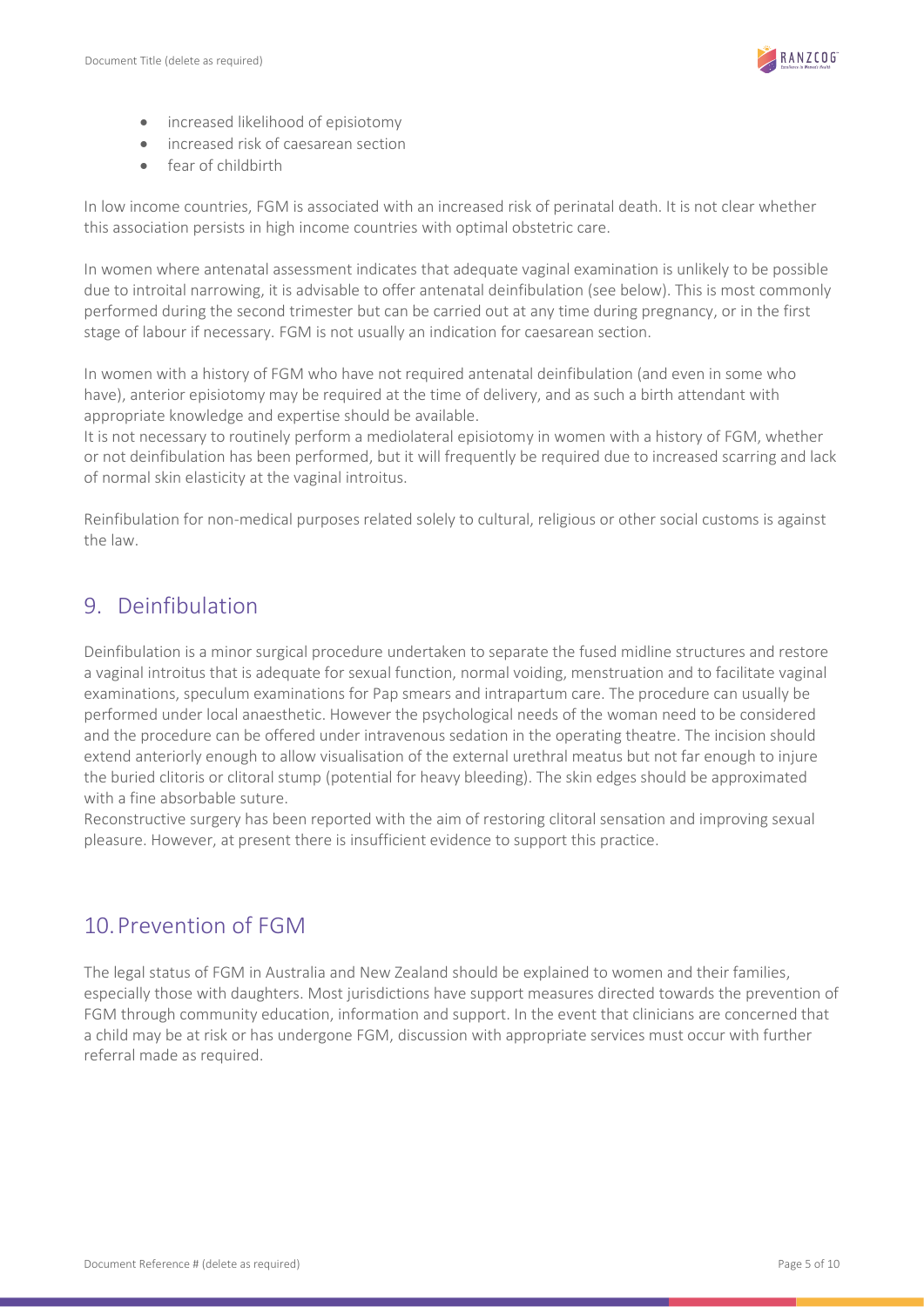

# <span id="page-5-0"></span>11.Other suggested reading

- 1. RCOG Statement No. 53, May 2009. Female Genital Mutilation and its management. Available at: <https://www.rcog.org.uk/globalassets/documents/guidelines/gtg-53-fgm.pdf>
- 2. Female Genital Mutilation (FGM) in New Zealand <https://fgm.co.nz/>
- 3. Simpson J, Robinson K, Creighton S and Hodes D. Female Genital Mutilation: The role of health professionals in prevention, assessment and management. BMJ 2012; 344:e542
- 4. Momoh C, editor. *Female Genital Mutilation.* Oxford: Radcliffe Publishing; 2005. ISBN 978- 1857756937
- 5. Mathews B, 'Female genital mutilation: Australian law, policy and practical challenges for doctors' (2011) 194(3) *Medical Journal of Australia* 139-141
- 6. [Jasmine Abdulcadir](http://www.lancet.com/search/results?fieldName=Authors&searchTerm=Jasmine+Abdulcadir) [a,](http://www.lancet.com/journals/lancet/article/PIIS0140-6736(12)60636-9/fulltext#aff1) [Michel Boulvain](http://www.lancet.com/search/results?fieldName=Authors&searchTerm=Michel+Boulvain) [a,](http://www.lancet.com/journals/lancet/article/PIIS0140-6736(12)60636-9/fulltext#aff1) [Patrick Petignat](http://www.lancet.com/search/results?fieldName=Authors&searchTerm=Patrick+Petignat) Reconstructive surgery for female genital mutilation.Lancet 2012; [380\(9837\)](http://www.lancet.com/journals/lancet/issue/vol380no9837/PIIS0140-6736(12)X6029-X) 90 - 92.
- 7. The WHO website provides information on female genital mutilation. Available at: [http://www.who.int/topics/female\\_genital\\_mutilation/en/](http://www.who.int/topics/female_genital_mutilation/en/) <http://www.who.int/mediacentre/factsheets/fs241/en/>
- 8. [FGM Law in Australia](http://nofgmoz.com/about-fgm-in-australia/fgm-law-in-australia/)
- 9. [Australian Government Review of Australia's FGM legal framework](https://www.ag.gov.au/Publications/Documents/ReviewofAustraliasfemalegenitalmutilationlegalframework/Review%20of%20Australias%20female%20genital%20mutilation%20legal%20framework.pdf)
- 10. [AMA Position Statement on FGM](https://ama.com.au/position-statement/female-genital-mutilation-2017)

### <span id="page-5-1"></span>12.Links to other College statements

### (C-Gen 15) Evidence-based Medicine, Obstetrics and Gynaecology

[https://www.ranzcog.edu.au/RANZCOG\\_SITE/media/RANZCOG-](https://www.ranzcog.edu.au/RANZCOG_SITE/media/RANZCOG-MEDIA/Women%27s%20Health/Statement%20and%20guidelines/Clinical%20-%20General/Evidence-based-medicine,-Obstetrics-and-Gynaecology-(C-Gen-15)-Review-March-2016.pdf?ext=.pdf)[MEDIA/Women%27s%20Health/Statement%20and%20guidelines/Clinical%20-%20General/Evidence-based](https://www.ranzcog.edu.au/RANZCOG_SITE/media/RANZCOG-MEDIA/Women%27s%20Health/Statement%20and%20guidelines/Clinical%20-%20General/Evidence-based-medicine,-Obstetrics-and-Gynaecology-(C-Gen-15)-Review-March-2016.pdf?ext=.pdf)[medicine,-Obstetrics-and-Gynaecology-\(C-Gen-15\)-Review-March-2016.pdf?ext=.pdf](https://www.ranzcog.edu.au/RANZCOG_SITE/media/RANZCOG-MEDIA/Women%27s%20Health/Statement%20and%20guidelines/Clinical%20-%20General/Evidence-based-medicine,-Obstetrics-and-Gynaecology-(C-Gen-15)-Review-March-2016.pdf?ext=.pdf)

# <span id="page-5-2"></span>13.Patient information

A range of RANZCOG Patient Information Pamphlets can be ordered via: <https://www.ranzcog.edu.au/Womens-Health/Patient-Information-Guides/Patient-Information-Pamphlets>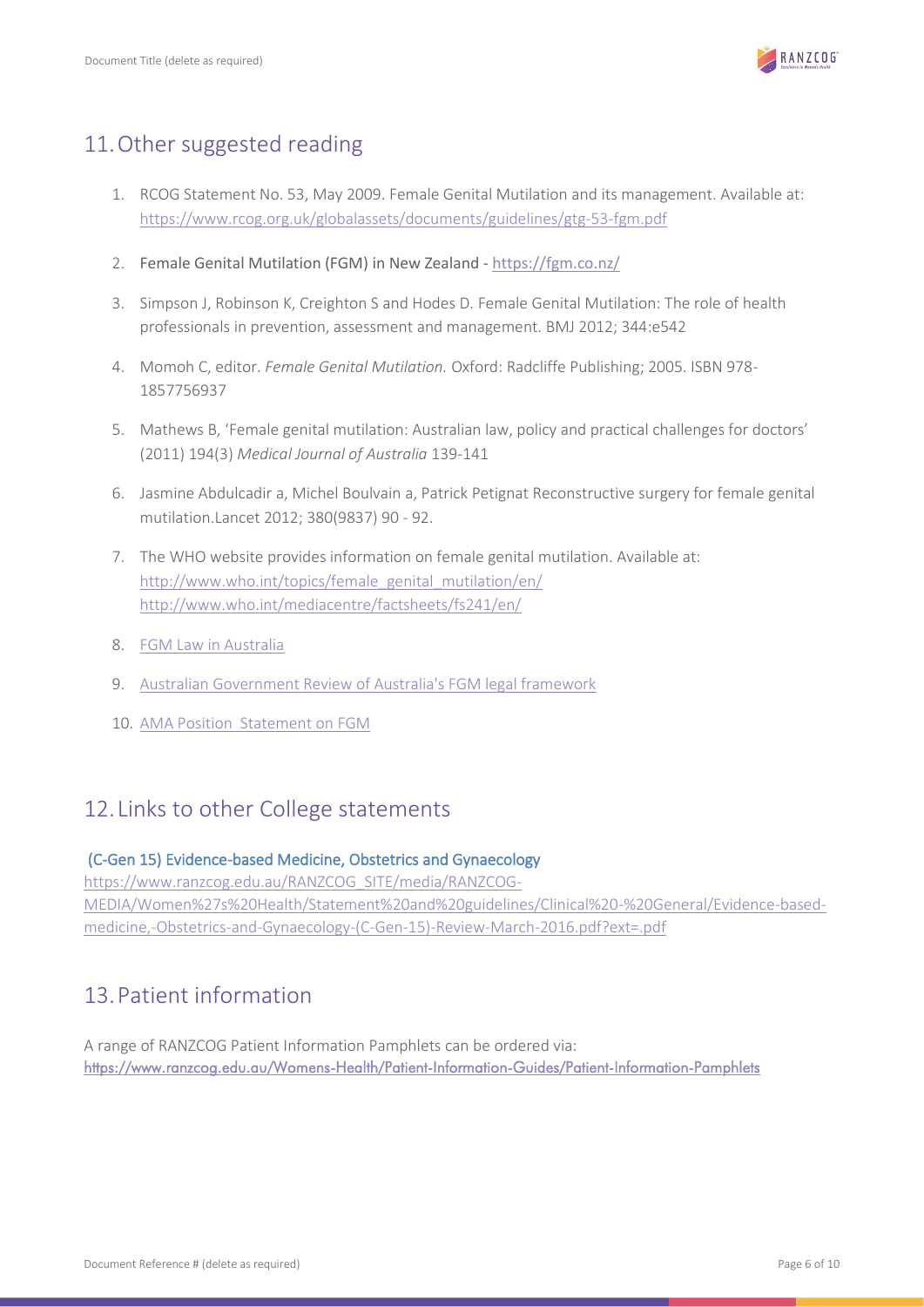

# <span id="page-6-0"></span>14.Appendices

### <span id="page-6-1"></span>Appendix A Women's Health Committee Membership

| <b>Name</b>                       | <b>Position on Committee</b> |
|-----------------------------------|------------------------------|
| Professor Yee Leung               | Chair                        |
| Dr Joseph Sgroi                   | Deputy Chair, Gynaecology    |
| Associate Professor Janet Vaughan | Deputy Chair, Obstetrics     |
| Associate Professor Lisa Hui      | Member                       |
| Associate Professor Ian Pettigrew | <b>EAC Representative</b>    |
| Dr Tal Jacobson                   | Member                       |
| Dr Ian Page                       | Member                       |
| Dr John Regan                     | Member                       |
| Dr Craig Skidmore                 | Member                       |
| Professor Susan Walker            | Member                       |
| Dr Bernadette White               | Member                       |
| Dr Scott White                    | Member                       |
| Associate Professor Kirsten Black | Member                       |
| Dr Greg Fox                       | College Medical Officer      |
| Dr Marilyn Clarke                 | Chair of the ATSI WHC        |
| Dr Martin Byrne                   | <b>GPOAC Representative</b>  |
| Ms Catherine Whitby               | Community Representative     |
| Ms Sherryn Elworthy               | Midwifery Representative     |
| Dr Amelia Ryan                    | Trainee Representative       |

### <span id="page-6-2"></span>Appendix B Overview of the development and review process for this statement

*i. Steps in developing and updating this statement*

This statement was originally developed in March 1994 and was most recently reviewed in November 2017. The Women's Health Committee carried out the following steps in reviewing this statement:

- Declarations of interest were sought from all members prior to reviewing this statement.
- Structured clinical questions were developed and agreed upon.
- An updated literature search to answer the clinical questions was undertaken.
- At the November 2017 face-to-face committee meeting, the existing consensus-based recommendations were reviewed and updated (where appropriate) based on the available body of evidence and clinical expertise. Recommendations were graded as set out below in Appendix B part iii)

### *ii. Declaration of interest process and management*

Declaring interests is essential in order to prevent any potential conflict between the private interests of members, and their duties as part of the Women's Health Committee.

A declaration of interest form specific to guidelines and statements was developed by RANZCOG and approved by the RANZCOG Board in September 2012. The Women's Health Committee members were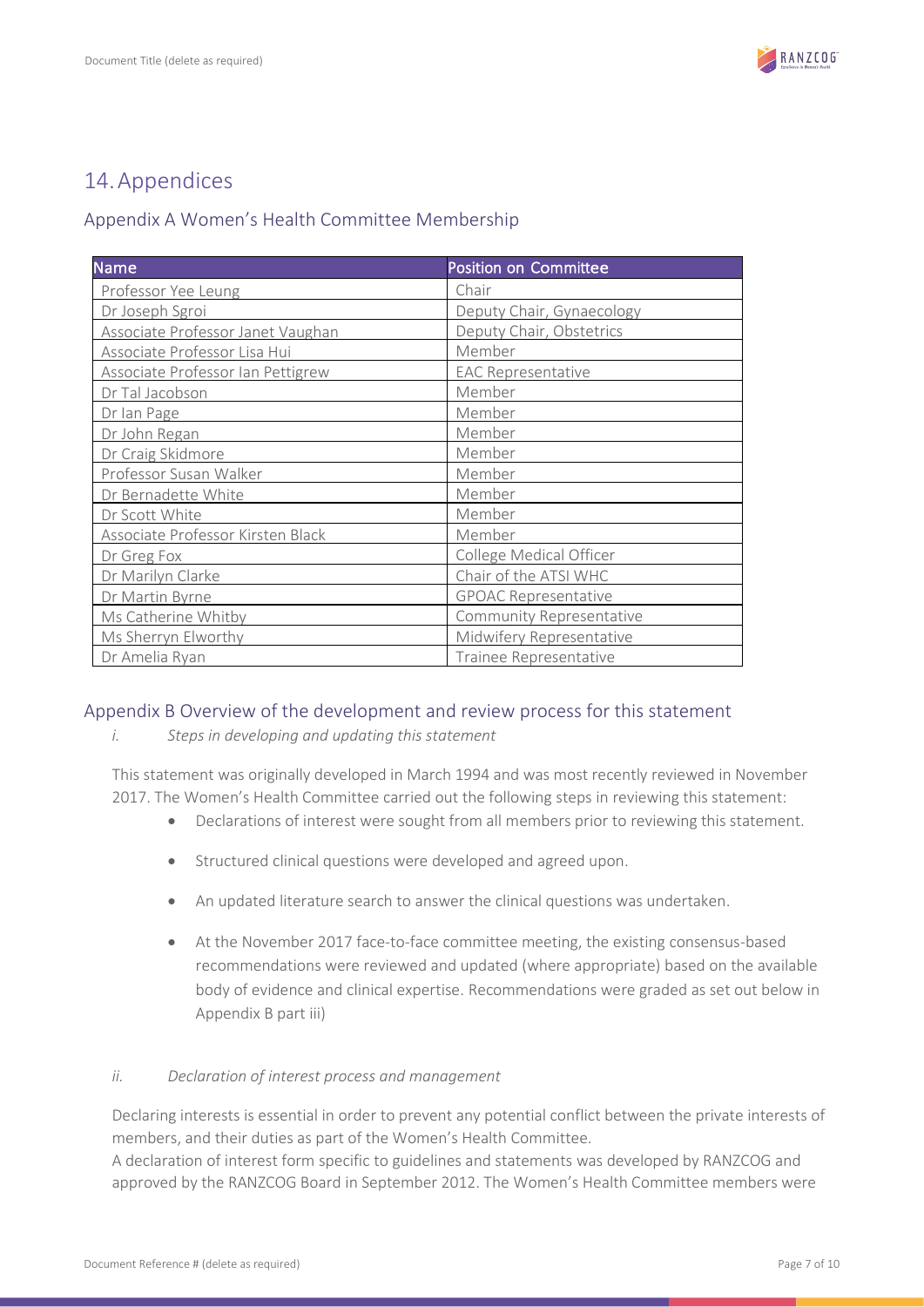

required to declare their relevant interests in writing on this form prior to participating in the review of this statement.

Members were required to update their information as soon as they become aware of any changes to their interests and there was also a standing agenda item at each meeting where declarations of interest were called for and recorded as part of the meeting minutes.

There were no significant real or perceived conflicts of interest that required management during the process of updating this statement.

*iii. Grading of recommendations*

Each recommendation in this College statement is given an overall grade as per the table below, based on the National Health and Medical Research Council (NHMRC) Levels of Evidence and Grades of Recommendations for Developers of Guidelines.<sup>17</sup> Where no robust evidence was available but there was sufficient consensus within the Women's Health Committee, consensus-based recommendations were developed or existing ones updated and are identifiable as such. Consensus-based recommendations were agreed to by the entire committee. Good Practice Notes are highlighted throughout and provide practical guidance to facilitate implementation. These were also developed through consensus of the entire committee.

| <b>Recommendation category</b> |           | <b>Description</b>                                                                                             |
|--------------------------------|-----------|----------------------------------------------------------------------------------------------------------------|
| Evidence-based                 | A         | Body of evidence can be trusted to guide practice                                                              |
|                                | B         | Body of evidence can be trusted to guide practice in<br>most situations                                        |
|                                | $\subset$ | Body of evidence provides some support for<br>recommendation(s) but care should be taken in its<br>application |
|                                | $\bigcap$ | The body of evidence is weak and the recommendation<br>must be applied with caution                            |
| Consensus-based                |           | Recommendation based on clinical opinion and<br>expertise as insufficient evidence available                   |
| <b>Good Practice Note</b>      |           | Practical advice and information based on clinical<br>opinion and expertise                                    |

### <span id="page-7-0"></span>Appendix C Full Disclaimer

#### Purpose

This Statement has been developed to provide general advice to practitioners Female Genital Mutilation (FGM) and should not be relied on as a substitute for proper assessment with respect to the particular circumstances of each case and the needs of any person. It is the responsibility of each practitioner to have regard to the particular circumstances of each case. Clinical management should be responsive to the needs of the individual person with a breech presentation at term and the particular circumstances of each case.

### Quality of information

The information available in *Female Genital Mutilation* is intended as a guide and provided for information purposes only. The information is based on the Australian/New Zealand context using the best available evidence and information at the time of preparation. While the Royal Australian and New Zealand College of Obstetricians and Gynaecologists (RANZCOG) had endeavoured to ensure that information is accurate and current at the time of preparation, it takes no responsibility for matters arising from changed circumstances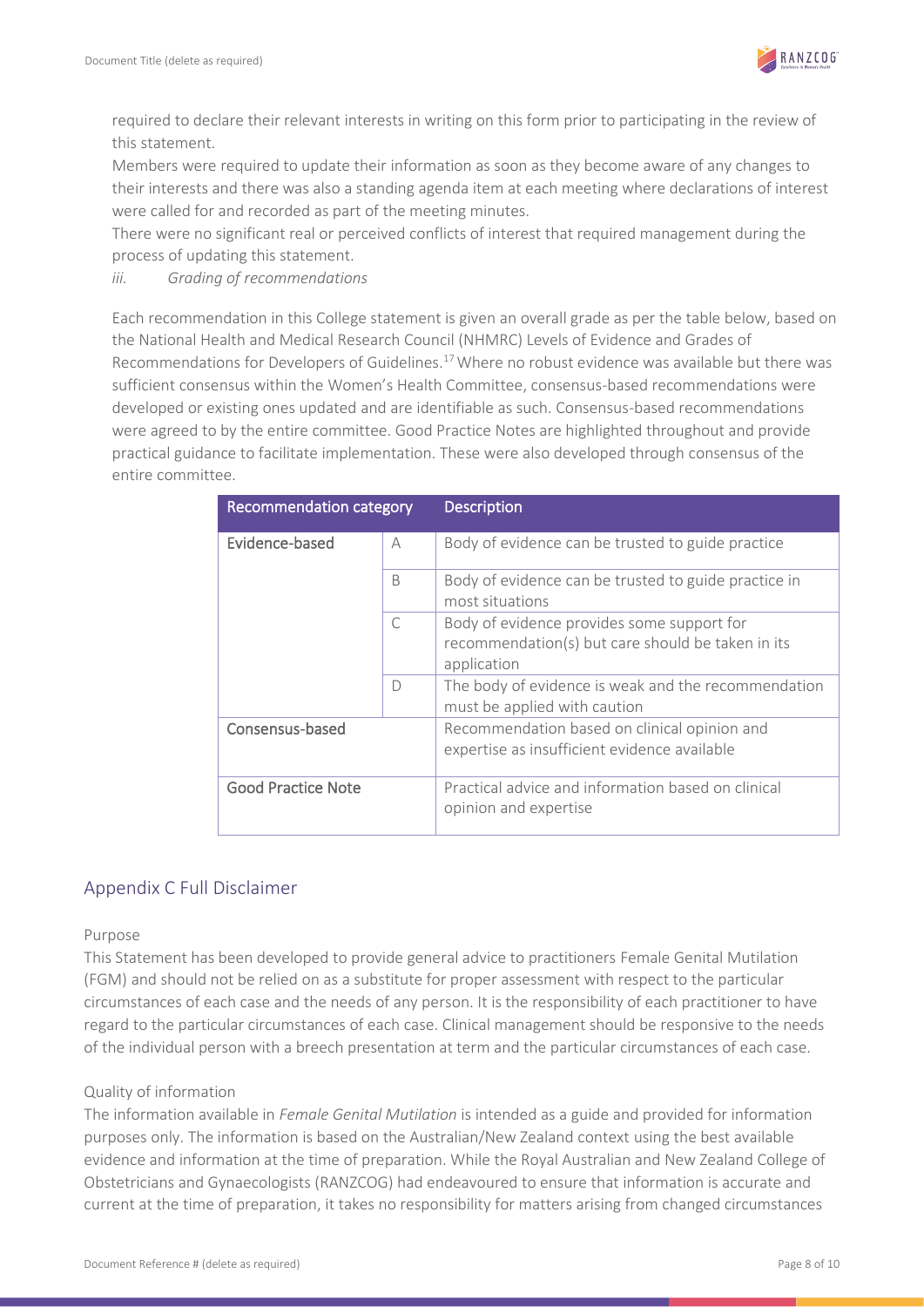

or information or material that may have become subsequently available. The use of this information is entirely at your own risk and responsibility.

For the avoidance of doubt, the materials were not developed for use by patients, and patients must seek medical advice in relation to any treatment. The material includes the views or recommendations of third parties and does not necessarily reflect the views of RANZCOG or indicate a commitment to a particular course of action.

#### Third-party sites

Any information linked in this Statement is provided for the user's convenience and does not constitute an endorsement or a recommendation or indicate a commitment to a particular course of action of this information, material, or content unless specifically stated otherwise.

RANZCOG disclaims, to the maximum extent permitted by law any responsibility and all liability (including without limitation, liability in negligence) to you or any third party for inaccurate, out of context, incomplete or unavailable information contained on the third-party website, or for whether the information contained on those websites is suitable for your needs or the needs of any third party for all expenses, losses, damages and costs incurred.

### Exclusion of liability

The College disclaims, to the maximum extent permitted by law, all responsibility and all liability (including without limitation, liability in negligence) to you or any third party for any loss or damage which may result from your or any third party's use of or reliance of this guideline, including the materials within or referred to throughout this document being in any way inaccurate, out of context, incomplete or unavailable for all expenses, losses, damages, and costs incurred.

#### Exclusion of warranties

To the maximum extent permitted by law, RANZCOG makes no representation, endorsement or warranty of any kind, expressed or implied in relation to the materials within or referred to throughout this guideline being in any way inaccurate, out of context, incomplete or unavailable for all expenses, losses, damages and costs incurred.

These terms and conditions will be constructed according to and are governed by the laws of Victoria, Australia.